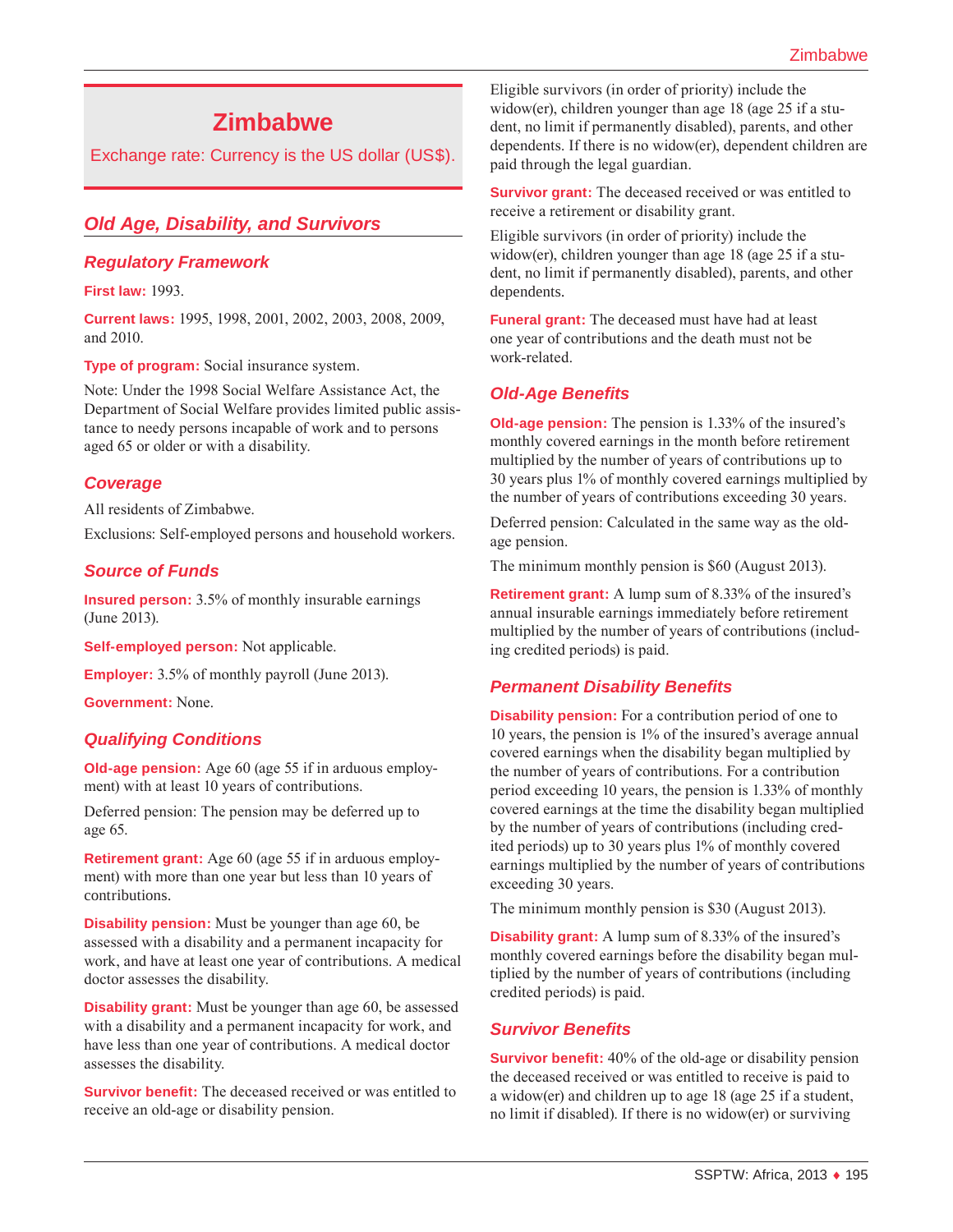child, 12% is paid to the deceased's parents. If there is more than one eligible widow(er), the benefit is split equally.

**Survivor grant:** A lump sum of 40% of the retirement or disability grant the deceased received or was entitled to receive is paid to a widow(er) and children up to age 18 (age 25 if a student, no limit if disabled). If there is no widow(er) or surviving child, 12% is paid to the deceased's parents. If there is no surviving parent, 8% is paid to other eligible dependents.

If there is more than one eligible widow(er), the benefit is split equally.

**Funeral grant:** A lump sum of \$300 is paid to the person who paid for the funeral (August 2013).

# *Administrative Organization*

Ministry of Labor and Social Services ([http://www.mlass](http://www.mlass.gov.zw) [.gov.zw](http://www.mlass.gov.zw)) provides general supervision.

National Social Security Authority ([http://www.nssa.org](http://www.nssa.org.zw) [.zw\)](http://www.nssa.org.zw) administers the program.

# *Sickness and Maternity*

### *Regulatory Framework*

No statutory cash benefits are provided.

The labor relations act requires employers to provide a maternity benefit of 100% of wages for at least 21 days before and 77 days after the expected date of childbirth.

A health care program provides free primary health care for low-paid workers.

Government and mission hospitals serve rural areas; government and private hospitals and doctors serve urban areas.

# *Work Injury*

# *Regulatory Framework*

**Current laws:** 1990, 1998, 2008, and 2011.

**Type of program:** Employer-liability system.

### *Coverage*

All employed persons in the private sector, local authorities, parastatals and nongovernmental organizations.

Exclusions: Self-employed persons and household workers. Special system for civil servants.

# *Source of Funds*

**Insured person:** None.

**Self-employed person:** Not applicable.

**Employer:** The total cost for employees is financed through insurance premiums based on monthly earnings.

**Government:** None.

# *Qualifying Conditions*

**Work injury benefits:** There is no minimum qualifying period.

# *Temporary Disability Benefits*

**Temporary disability benefit:** 100% of the insured's monthly covered earnings is paid for the first 30 days; thereafter, 51% of monthly earnings.

The benefit is paid for up to 18 months.

Child's supplement: 12.5% of the insured's benefit is paid to the first child; 5% each to the second to the fifth child. The General Manager of the National Social Security Authority determines the amount paid for each subsequent child.

# *Permanent Disability Benefits*

**Permanent disability pension:** Must have an assessed degree of disability greater than 30%. If the insured's pension is less than \$30 a month, a lump sum is paid.

Child's supplement: 12.5% of the insured's pension is paid to the first child; 5% each to the second to the fifth child. The General Manager of the National Social Security Authority determines the amount paid for each subsequent child.

Partial disability: A lump sum is paid if the insured has an assessed degree of disability of 30% or less.

Benefits are payable abroad.

### *Workers' Medical Benefits*

The National Social Security Authority pays for all medical fees, including medicine, hospital care, prostheses, and transportation.

# *Survivor Benefits*

**Survivor pension:** 66.7% of the old-age or disability pension the deceased received or was entitled to receive is paid to a dependent widow(er). If there is more than one eligible widow(er), the pension is split equally.

The minimum pension is \$20.00.

Remarriage settlement: The pension ceases on remarriage, and a lump sum of 24 months of pension is paid.

Child's supplement: Paid until the child is age 19 or is selfsupporting, whichever is earlier. The first child receives 12.5% of the insured's pension; 5% each for the second to the fifth child. The General Manager of the National Social Security Authority determines the amount paid for each subsequent child.

The child's supplement continues if the surviving spouse remarries.